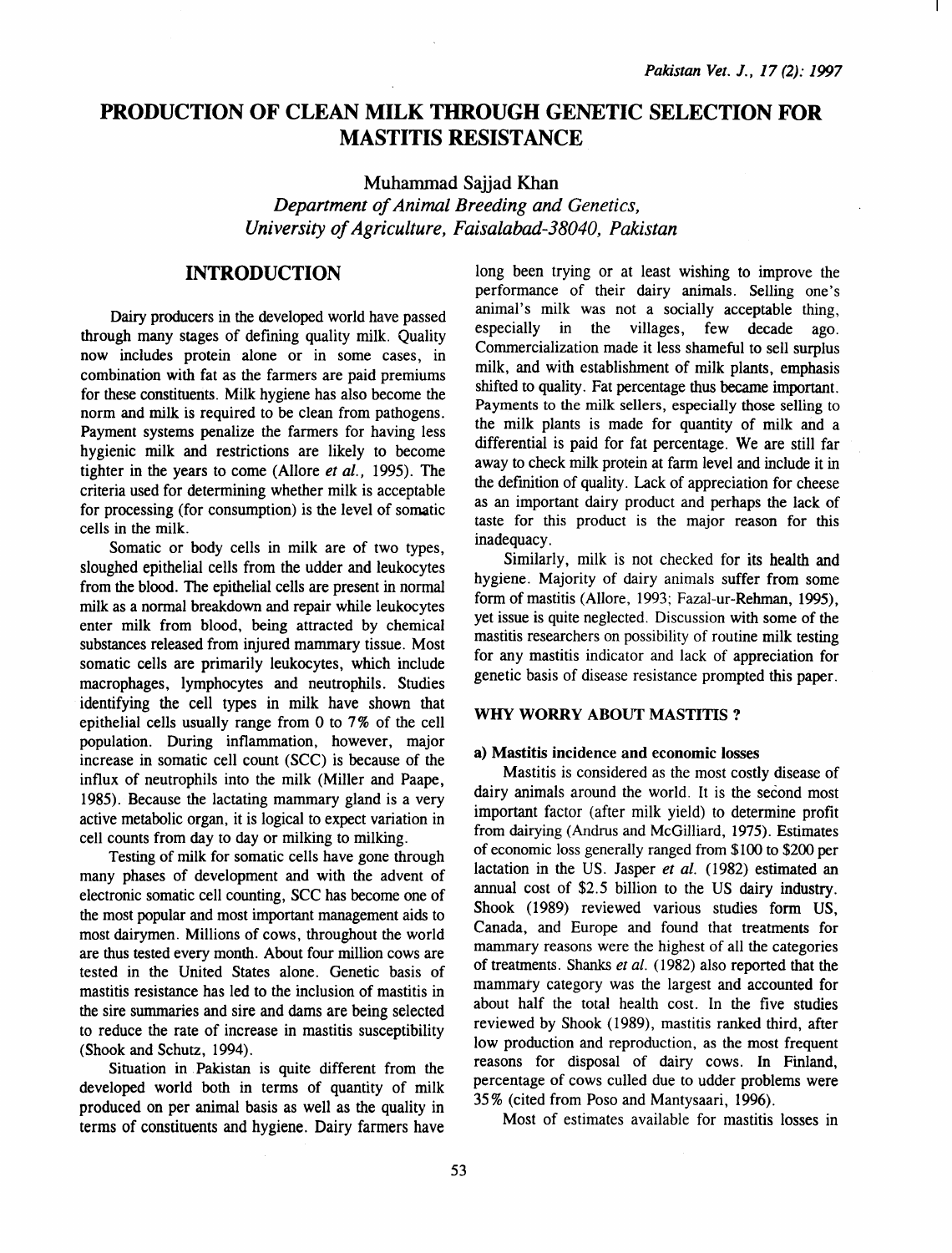Pakistan are based on opinions rather than actual data. The few surveys conducted for this purpose have been inadequate both in terms of criteria for detecting various mastitis forms, sampling, as well as the statistical techniques applied, it is difficult to access to losses. Still, in terms of economic losses, Khan *et al.* (1991) placed mastitis third to foot-and-mouth and parturient prolapse. Allore ( 1993) reviewed mastitis prevalence in cattle and buffaloes in India and Pakistan and reported that quarter wise prevalence of subclinical mastitis were 17-93% in cows and 4-48% in buffaloes.

#### b) Mastitis and milk yield

Relationship between SCC and milk production has been well documented. The observed negative relationship between milk yield and SCC partly reflects both the true biological effects of udder inflammation and a dilution effect. About half of the decrease in average bulk milk SCC over the years could be attributed to the increase in milk yield (Emanuelson and Funke, 1991). Raubertas and Shook (1982) reported that linear regression of 305-day lactation milk yield on average log. SCC of lactation was -135 kg for first parity and on the average -270 kg for later parities. A unit increase in the lactation average log. SCC was associated with a loss of approximately 296 kg of milk per lactation in the study of Fetrow *et al.* (1991). Among the six management traits to explain variation in herd average production (Appleman *et al.,* 1985), 16% of the variation was explained by SCC alone, SCC being the most important management trait in large herds  $( > 80 \text{ cows})$ and low producing herds  $(< 6311 \text{ kg})$ .

Similar association between cell counts and test-day milk yield has been reported to exist. Eberhart et al. (1982) reported that bulk tank SCC accounted for  $26\%$ of the variation in average daily milk yield of the cows. Cell counts were negatively correlated with milk yield and accounted 23% of the variation in milk yield in the studies of Sender *et al.* (1992). Quarter foremilk SCC was reported to be slightly more useful in predicting milk yield than bucket SCC in the study of Miller *et al.*  (1993). Within-cow regression of milk yield on (SCS) ranged from -5.2 to -6.3 kg. Reduction in milk yield per day at various levels of SCC is presented in Table 1. The effect on daily milk yield of Holsteins is presented in Fig. 1.

### c) Other losses

Expenses and revenue losses arisen from mastitis, other than the realized (clinical) and unrealized (subclinical) reduced milk production are:

- i. Loss of antibiotic-contaminated milk or milk of abnormal composition,
- ii. Drug and veterinary costs,
- iii. Cost of labor to care for mastitic cows,
- iv. Decreased sale value of cows sold for dairy purposes
- v. Increased herd replacement costs, and
- vi. Loss of genetic material from the herd.

Table 1: Reduction in milk yield per day at various levels  $\alpha$ f $SCC$ 

| .              |                    |
|----------------|--------------------|
| Daily SCC      | Reduction in daily |
| (Cells per ml) | milk yield (kg)    |
| 50,000         |                    |
| 100,000        | 1.0                |
| 200.000        | 1.9                |
| 400,000        | 2.8                |
| 800,000        | 3.8                |
| 1600,000       | 4.7                |
|                |                    |

.L(Shook and Bringe, 1987)



Fig. 1. Average daily milk yield for various levels of sec (adapted from Jones *et al.,* 1984).

### d) Factors affecting somatic cell count

The major factor affecting SCC is the infection of mammary gland. SCC from normal (i.e., uninfected) quarters are generally below 200,000 but may be below 100,000 during first lactations of cows. About 50% of uninfected cows have SCC under  $100,000$ /ml, and  $80\%$ have under 200,000 (Eberhart *et al.,* 1979). The pathogens causing the greatest increase in SCC include *Staphylococus aureus, Streptococus agalactiae, colifoms,*  and other Streptococus species. (Sheldrake *et al.,* 1983). Most studies however, indicate that the use of SCC alone to classify quarters as infected or uninfected results in error false positive and false negatives (Dohoo and Meek, 1982; Reneau, 1986; Fazal-ur-Rehman, 1995). The magnitude of response to major pathogens also varies among cows. Minimum level of SCC as an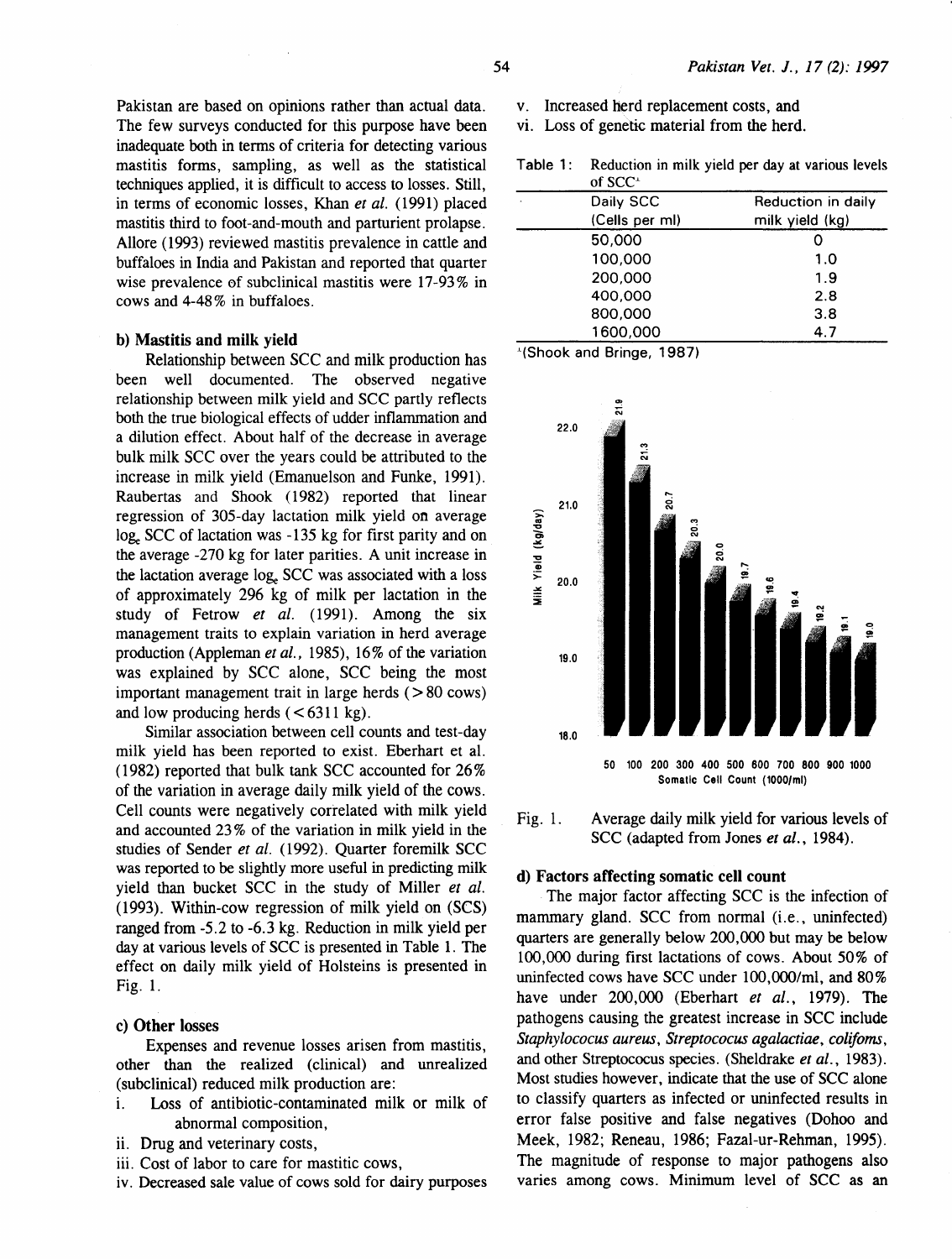indicator of mastitis has thus been quite variable with species and breeds within species, as well as populations within breeds.

SCC generally increases with advancing age and stage of lactation. Second and third parities have been reported to be more similar for these trends as compared with first parity (Banos and Shook, 1990). Somatic cells are usually high during early stages of lactation, reach a minimum around peak, and rise gradually throughout the rest of the lactation.

Stress and season of calving have also been reported to influence somatic cell counts in milk. Schultz ( 1977) reviewed earlier studies on the effect of season on cell counts and reported that, although, cell counts were elevated by hot weather, evidence was not convincing for field conditions. Richardson and Owen (1982) found lowest values for spring and highest values for fall and winter months. SCC in the milk samples were lowest in winter and highest in summer in the study of Dohoo and Meek (1982). Different trends of lactation average somatic cells for different months of calving from five dairy record processing centers were reported by Boettcher *et al.* (1992).

The patterns of change in cell counts coincide with the incidence pattern of clinical mastitis. Stress of severe temperature and humidity has been reported to increase both the susceptibility to infection as well as increase in the number of pathogens to which cow is exposed (Smith *et al.,* 1985). A significant increase in SCC from heat stressed cows was shown by Elvinger *et al.* (1991). Decrease in milk yield due to seasonal differences is thus attributed partly to the decrease in milk yield and partly to the stress of the climate.

# e) Relationship between Somatic Cell Count (SCC) and Somatic Cell Score (SCS)

Measurement of SCC is less expensive and more consistent than is the assessment of clinical mastitis. Log<sub>2</sub>-transformed SCC, often called as linear somatic cell score (SCS) is the preferred trait for selection for mastitis resistance as it has a higher genetic control than the clinical mastitis. Advantages over SCC are a linear relationship between SCS and milk yield, its statistical properties, such as normal distribution, mean is near the median (i.e. 50th percentile), and standard deviation of SCS is homogeneous among herds or sires and thus mean alone characterizes the group. The mathematical relationship between SCS and SCC is:

$$
SCS = Log_e(SCC/100) \div Log_e(2) + 3
$$

For example, assume  $SCC = 400$  cells/ $\mu$ l

 $SCS = Log<sub>e</sub>(4) + Log<sub>e</sub>(2) + 3$ 

$$
= 1.3863 \div 0.69315 + 3 = 2 + 3 = 5
$$

The SCS for various ranges of SCC are given in Table 2.

Table 2. Relationship between SCC and SCS.

|            |           | $SCC$ (cells/ $\mu$ l) |  |  |  |
|------------|-----------|------------------------|--|--|--|
| <b>SCS</b> | Mid-point | Range                  |  |  |  |
| o          | 12.5      | $0 - 17$               |  |  |  |
| 1          | 25        | 18-34                  |  |  |  |
| 2          | 50        | $35 - 70$              |  |  |  |
| 3          | 100       | 71-140                 |  |  |  |
| 4          | 200       | 141-282                |  |  |  |
| 5          | 400       | 283-565                |  |  |  |
| 6          | 800       | 566-1130               |  |  |  |
| 7          | 1600      | 1131-2262              |  |  |  |
| 8          | 3200      | 2263-4525              |  |  |  |
| 9          | 6400      | 4526-                  |  |  |  |

# GENETIC ASPECTS

Mastitis is very unique trait. It is a disease trait instead of a production trait like milk yield. Its measurement is more subjective and is not similar to measurements like liters or days. Use of SCS as a marker for mastitis has however, solved some of these difficulties. Dairy producers, mastitis researchers and veterinarians should thus be aware of the prospects of selection for this trait if progress is required in overall genetic merit of the dairy animals. Basic concepts of selection for mastitis resistance are presented here.

#### a) Degree of genetic control

The extent to which genetics influences a trait is called heritability. It is a population parameter and is not estimated for any individual animal. In statistical terms, it is a ratio of additive genetic variance (variance among breeding values of individuals) to phenotypic (phenotypes are what is observed or measured about a particular trait) variance. As heritability is a ratio, its value varies between 0 and 1.0. In percentage, it means 0 to 100% genetic control. This extent of genetic control is different for each trait. Approximate heritabilities for some of the common traits of dairy animals are given in Table 3. The higher the heritability, the greater is the genetic control on the trait and selection is likely to achieve rapid genetic progress. Generally, yield and type traits are moderately heritable; fat and protein percentages and stature, and size have higher heritability, while reproductive efficiency traits are lowly heritable.

Mastitis resistance has a heritability of about 0.10 i.e., genetics accounts for 10% of the variation in the capacity of cows to resist mastitis infection, while environment accounts for the remaining 90% of the variation. Heritability estimates vary for different populations; SCS has heritability between 12-15%. Some of the studies are presented in Table 4.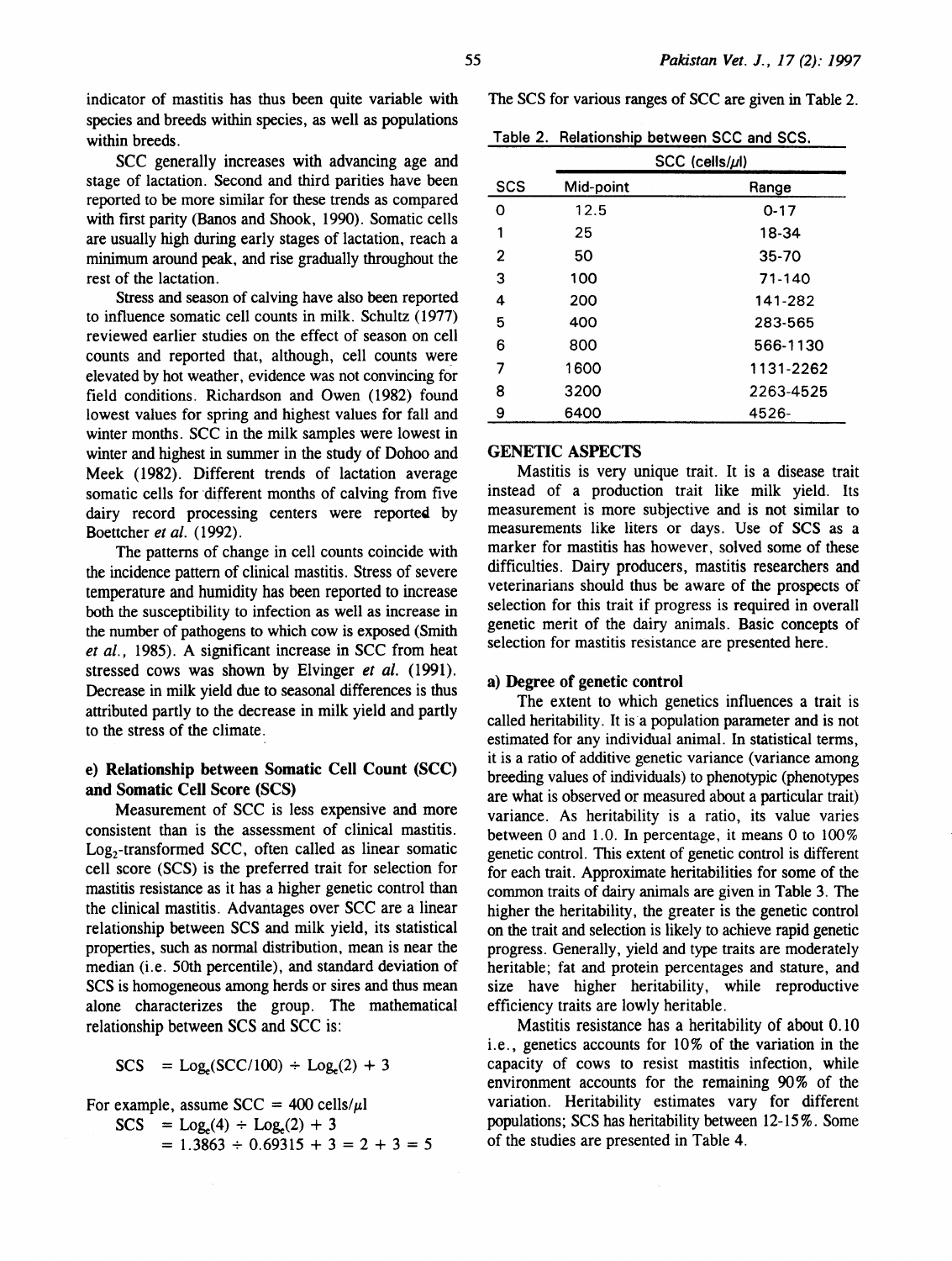| Table 3: Heritabilities of common traits in dairy cattle |
|----------------------------------------------------------|
| and buffaloes.                                           |

| <b>Species</b>     | Trait                       | $h^2(%)$ |  |  |  |  |
|--------------------|-----------------------------|----------|--|--|--|--|
|                    | Dairy cattle*               |          |  |  |  |  |
|                    | Milk yield                  | 25       |  |  |  |  |
|                    | Fat yield                   | 25       |  |  |  |  |
|                    | Protein yield               | 30       |  |  |  |  |
|                    | Fat percentage              | 50       |  |  |  |  |
|                    | Protein percentage          | 50       |  |  |  |  |
|                    | <b>Stature</b>              | 50       |  |  |  |  |
|                    | Body weight                 | 50       |  |  |  |  |
| Ń                  | Overall type                | 20       |  |  |  |  |
|                    | Reproductive efficiency     | 5        |  |  |  |  |
|                    | <b>Mastitis resistance</b>  | 10       |  |  |  |  |
| <b>Buffaloes</b>   |                             |          |  |  |  |  |
|                    | Milk yield**                | 20       |  |  |  |  |
| Fat yield***<br>40 |                             |          |  |  |  |  |
| *Wilcox (1992)     |                             |          |  |  |  |  |
|                    | **Khan <i>et al.</i> (1996) |          |  |  |  |  |
|                    |                             |          |  |  |  |  |

\*\*\*Iqbal (1996)

Table 4. Heritability of SCS by lactation.

|    |    | Lactation |    |    |                           |
|----|----|-----------|----|----|---------------------------|
|    | 2  | 3         | 4  | 5  | Reference                 |
| 9  | 8  | 10        | 10 | 14 | Monardes and Hayes (1985) |
| 13 | 12 | 10.       |    |    | Banos and Shook (1990)    |
| 10 |    |           |    |    | Boettcher et al. (1992)   |
| 19 |    |           |    |    | Weller et al. (1992)      |
| 9  | 9  | 11        |    |    | Reents et al. (1995)      |
| 16 | 18 | 17        |    |    | Poso and Mantysaari(1996) |

#### b) Genetic relationship with milk yield

Relationship between breeding values (explained next) for two traits is called the genetic correlation. It indicates the extent to which two traits are influenced by the same genes. For example, the genetic correlation between milk and protein yield is high (0.9). This means that many of the same genes that influence the milk yield also influence the protein yield, and a bull with daughters that have a high mean for milk yield almost always sire daughters that have a high mean for protein yield. Similarly, genetic correlation of milk yield with fat percentage is negative (-0.3), meaning that bull with daughters that have high milk yield often have daughters with low fat percentage.

The genetic correlation of mastitis and milk yield have been reported previously. Shook (1989) reviewed many studies and reported that mean genetic correlation of clinical mastitis and milk yield was 0.20. Weller *et al.*  ( 1992) found the correlation of bacterial infection status with milk yield to be 0.22. A higher correlation  $(0.51)$ between mastitis and milk yield was also reported by Simianer *et al.* (1991). Thus a slow but steady increase in mastitis incidence is expected to accompany genetic gain for milk yield.

### c) Breeding Value

The value for a particular trait of an animal in a breeding program is called the breeding value. It is estimated to be twice the expected performance of its progeny relative to a population mean when mated at random. The reason for doubling the progeny performance is that only one half of the genes are transmitted to any offspring (and the other half comes from the other parent). As the true breeding value of any individual for any trait is never known due to sampling nature of inheritance of all polygenic traits and the role of environment, estimates are based on animal's own performance and performance of the other relatives. Dividing such estimated breeding values by 2 is used to predict the performance of future offsprings, relative to the population mean and is usually called as Predicted Transmitting Ability (PTA). A daughter of the same sire may thus have varying performance but daughters of a bull with a PTA of 100 kg for milk yield, for example, would be expected to produce 200 kg more milk per lactation from the daughters of a bull with PTA of 800 kg. PTA's for the six dairy breeds of US differed among breeds, their ranges are presented in Table 5. PTA of individual sires help to identify those transmitting poor mastitis resistance and deter their use as sires of future A.I. bulls.

| Table 5: Range of bulls' PTA somatic scores for |                                 |  |  |  |
|-------------------------------------------------|---------------------------------|--|--|--|
|                                                 | different breeds <sup>+</sup> . |  |  |  |

| Breed                    | Minimum | Maximum |
|--------------------------|---------|---------|
| Ayrshire                 | 2.82    | 3.48    |
| <b>Brown Swiss</b>       | 2.52    | 3.41    |
| Guernsey                 | 2.88    | 3.89    |
| Holstein                 | 2.94    | 4.02    |
| Jersey                   | 3.14    | 3.93    |
| <b>Milking Shorthorn</b> | 2.61    | 3.10    |

.lUSDA Animal Improvement Programs Laboratory (Franck, 1994)

### d) Degree of confidence

The measure of accuracy or degree of confidence in PTA's is called reliability (REL). For any trait, the heritability of the trait and the amount of information available determine the degree of confidence. The information may come from the animal's own performance, from the performance of the offsprings, and from information on parents or other relatives. As the heritability and the amount of information increases, REL also increases. Thus an animal has higher REL for milk yield than for reproductive efficiency (even if the same number of records are available from the animal and its relatives) because milk yield is under greater genetic control. Also, a bull with many daughters has a more reliable PTA for any trait than a bull with few daughters. Maximum value for REL is 100.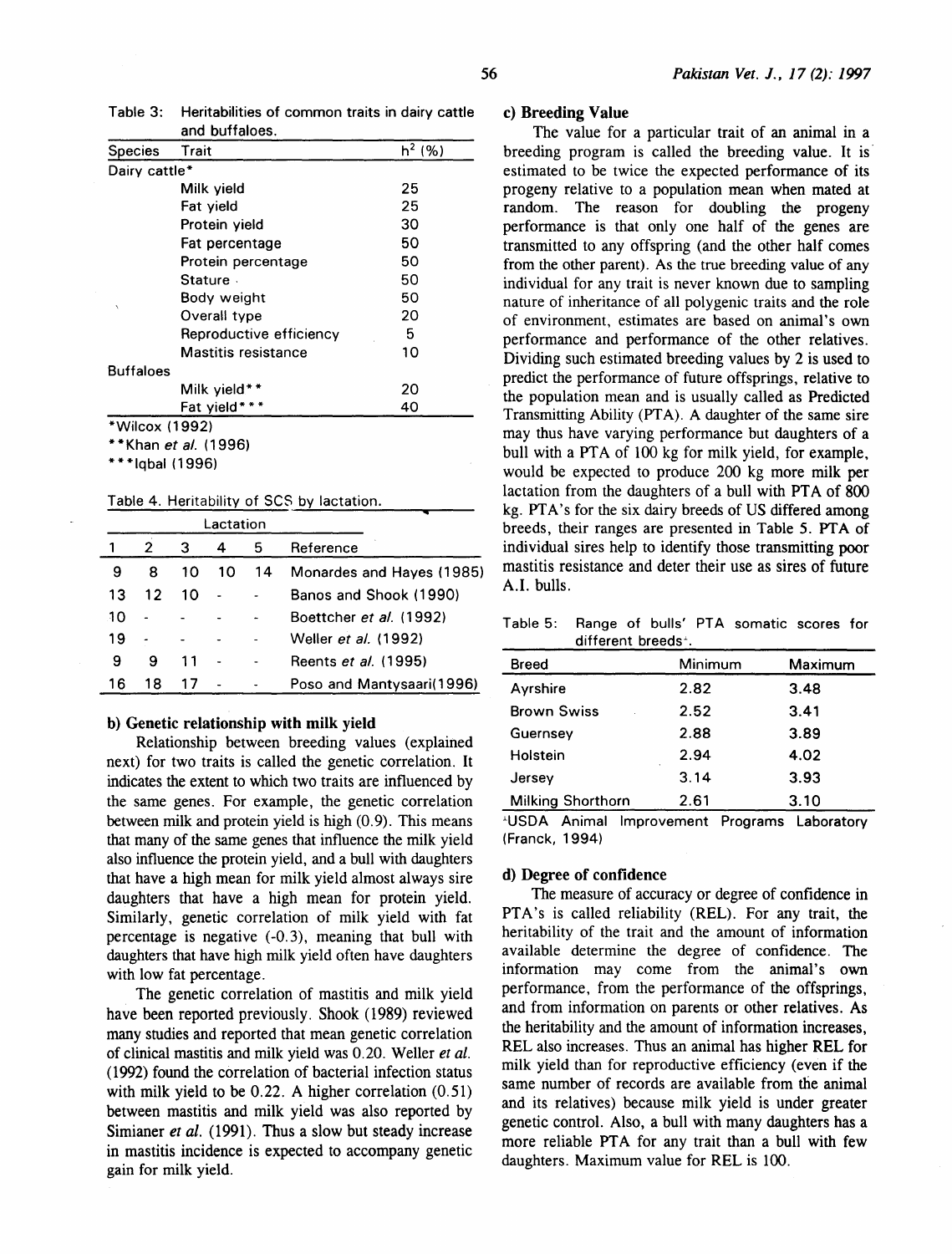The heritability of mean lactation SCS is about twice of the current estimate of heritability (20-25%) of milk yield. Consequently, reliabilities of genetic evaluation are lower for SCS than for milk from same group of daughters. Hansen (1993) reported that progeny test programs designated to produce reliabilities of 75 to 80% for milk yield would produce reliabilities of 50 to 60% for SCS which is in a range of reliabilities for production traits in buffalo breeding programs (Khan, 1997).

### e) Relative emphasis on SCS

It may be pointed out the selection against high SCS would be possible alongwith the other traits, but relative emphasis would depend on its relative economic value. The simulated study of Strandberg and Shook (1989) suggested that optimal selection policy would not stop increase in, or reduce incidence of, mastitis but would slow the rate of increase by 20 to 25%. They showed that overzealous use of SCS evaluations could be detrimental to economic gain for a breeding program. However, ignoring mastitis in breeding programs would accumulate undesirable long-term genetic consequences that might be difficult to overcome by environmental change alone. If the desired genotype for total merit include milk yield, clinical mastitis, milking labor and laminitis (Rogers, 1993), selection for five traits (Table 6) would improve total merit by 1 to 4% more than selection on milk yield alone. An example of weights for a typical combination of realistic assumptions is shown in Table 6 (Rogers, 1993). Possibility of modifications in type-production index (TPI), milk , fat, protein dollars (MFP\$) index and other such indexes have been discussed by Cassell (1994). Net merit index, now part of the sire summaries from US is a combination of productive life, somatic cell score and production (milk, fat and protein) and feed cost information (Franck, 1994).

|  |  |  | Table 6. Relative emphasis to SCS for selection <sup>1</sup> |
|--|--|--|--------------------------------------------------------------|
|  |  |  |                                                              |

| <b>Trait</b>    | Relative emphasis |  |  |
|-----------------|-------------------|--|--|
| Milk Yield      | 1.00              |  |  |
| Udder depth     | 0.12              |  |  |
| Teat placement  | 0.04              |  |  |
| Foot angle      | 0.07              |  |  |
| <b>SCS</b>      | $-0.05$           |  |  |
| 10 <sup>2</sup> |                   |  |  |

<sup>·(</sup>Rogers, 1993)

# f) Other issues

We in Pakistan are faced with a dilemma of short term planning. As animal improvement is a long term endeavor, benefits of which are harvested for ever, most current projects focus on short term benefits. Current genetic improvement projects although, few, focus on milk yield only. Fat or protein or yield of total solids are traits to be incorporated in the future. Beauty and/or the beast is another important aspect to be incorporated in

the selection goals. But as we plan animal production and disease reduction in the future, milk hygiene would also be an important aspect in the light of the above discussion. Policy makers should thus consider these aspects simultaneously instead of singling out any one.

# **CONCLUSIONS**

Mastitis is an expensive, managementintensive problem, the treatment of which raises public health questions. Proper management practices are the first approach to mastitis prevention. Yield of milk and its constituents will remain the more important traits of economic importance but ignoring mastitis in breeding programs would accumulate undesirable long-term genetic consequences that might be difficult to handle by changes in the environment alone. Bulls can be selected so that their daughters have lesser incidence of mastitis. Overemphasizing the selection against mastitis may however, be counterproductive as it will affect the selection for other economic traits. Nevertheless, genetic evaluations for traits like SCS can be another tool available to the producers that can minimize the use of antibiotic therapy in the long run. Reduction in the risk of dairy product contamination and healthy cows and buffaloes are additional benefits. We as planners and scientists have to play our part so that milk continues to enjoy its reputation as "nature's most nearly perfect food".

## **REFERENCES**

- Allore, H. G., 1993. A review of the incidence of mastitis in buffaloes and cattle. Pakistan Vet. J., 13: 1-6.
- Allore, H. G., P. A. Oltenacu, and R. Pearce, 1995. Impacts of impending somatic cell count limits on Northeast milk producers and processors. J. Dairy Sci., 78 (Suppl. 1): 179.(Abstr.)
- Andrus, D. F. and L. D. McGilliard, 1975. Selection of dairy cattle for overall excellence. J. Dairy Sci. , 58: 1876-1879.
- Appleman, G. R., L. B. Steuemagel, L. B. Hansen, and M. M. Schutz, 1985. Assessing management traits that influence herd average for milk production. J. Dairy Sci., 68 (Suppl.1): 243. (Abstr.)
- Banos, G. and G. E. Shook, 1990. Genotype and environment interaction and genetic correlations among parities for somatic cell count and milk yield. J. Dairy Sci., 73: 2563-2573.
- Boettcher, P. J., L. B. Hansen, P. M. VanRaden, and C. A. Ernst, 1992. Genetic evaluation of Holstein bulls for somatic cells in milk of their daughters. J. Dairy Sci.. 75: 1127-1137.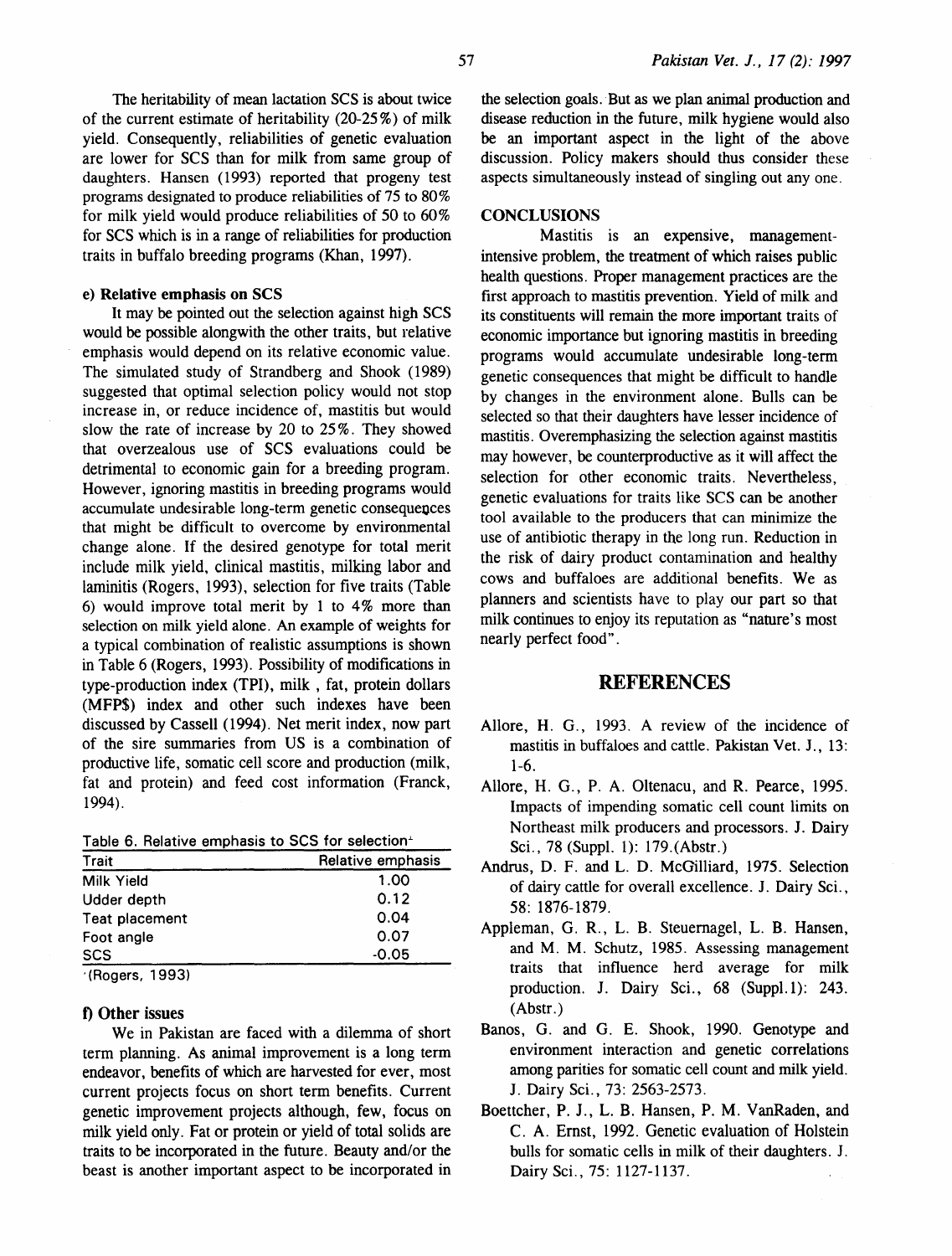- Cassell, B. G. , 1994. Using somatic cell score evaluations for management decisions. J. Dairy Sci. , 77: 2130-2136.
- Dohoo, I. R. and A. H. Meek, 1982. Somatic cell counts in bovine milk. Canadian Vet. J., 23: 119-125.
- Eberhart, R. J., H. C. Gilmore, L. J. Huchinson, and S. B. Spencer, 1979. Somatic cell counts in DHI samples. Proc. 18th Ann. Meeting Natl. Mastitis Council. Natl. Mastitis Council., Inc., Arlington, VA (USA) pp: 32-40.
- Eberhart, R. J., L. J. Hutchinson, and S. B. Spencer, 1982. Relationship of bulk tank somatic cell counts to prevalence of intramammary infection and to indices of herd production. J. Food Prot., 45: 1125- 1128.
- Elvinger, F., P. J. Hansen, and R. P. Natzke, 1991. Modulation of function of bovine polymorphonuclear leukocytes and lymphocytes by high temperature *in vitro* and *in vivo.* Am. J. Vet. Res., 52: 1692-1698.
- Emanuelson, U. and H. Funke, 1991 . Effect of milk yield on relationship between bulk milk somatic cell count and prevalence of mastitis. J. Dairy Sci., 74: 2479-2483.
- Fazal-ur-Rehman, 1995. Studies on : (I) Evaluation of surf field mastitis test for the detection of subclinical mastitis in buffaloes and cattle and, (II) Antibiotic susceptibility of the pathogens. M. Sc. Thesis, Deptt. Vet. Clinical Medicine and Surgery, University of Agriculture, Faisalabad.
- Fetrow, J., D. Mann, K. Butcher, and B. McDaniel, 1991. Production losses from mastitis: carry-over from the previous lactation. J. Dairy Sci., 74: 833- 839.
- Franck, R., 1994. New twists on sire evaluations Productive life and somatic cell score add new stakes to genetic selection. Dairy Herd Management, Jan., 1994, pp: 18-19.
- Hansen, L. B., 1993. The genetic framework of mastitis. Proc. 32nd. Ann. Meeting Natl. Mastitis Council. Natl. Mastitis Council., Inc., Arlington, VA (USA), pp: 58-64.
- Iqbal, J., 1996. Sire evaluation on partial lactation records in Sahiwal cattle and Nili-Ravi buffaloes. Ph. D. Thesis, University of Agriculture, Faisalabad (Pakistan).
- Jasper, D. E., J. S. McDonald, R. D. Mocherie, W. N. Philpot, R. J. Farnsworth, and S. B. Spencer, 1982. Bovine mastitis research: needs, funding, and sources of support. Proc. 21st Ann. Meeting Natl. Mastitis Council. Natl. Mastitis Council., Inc., Arlington, VA (USA) pp: 184-189.
- Jones, G. M., R. E. Pearson, G. A. Clabaugh, and C. W. Heald, 1984. Relationships between somatic cell counts and milk production. J. Dairy Sci., 67: 1823- 1831.
- Khan, M.A., M. Ajmal, M. Yamin, M.S. Khan, and M. A. Athar, 1991. Epidemiological and economical based ranking order of buffalo and cattle diseases through active surveillance system. Pakistan '1. Livestock Res., 1(1-2): 38-43.
- Khan, M. S., 1997. Performance of buffaloes under an animal model. Buffalo J. (submitted).
- Khan, M. S., G. E. Shook, A. A. Asghar, M. A. Chaudhary, and R. E. McDowell, 1996. Genetic parameters of milk yield and adjustment for age at calving in Nili-Ravi buffaloes. Asian-Aust. J. Anim. Sci., 9: (accepted).
- Miller, R. H. and M. J. Paape, 1985. Relationship between milk somatic cell count and milk yield. Proc. 24th Ann. Meeting Natl. Mastitis Council. Natl. Mastitis Council., Inc., Arlington, VA (USA), pp: 60-72.
- Miller, R. H., M. J. Paape, L.A. Fulton. and M. M. Schutz, 1993. The relationship of milk somatic cell count to milk yields for Holstein heifers after first calving. J. Dairy Sci., 76: 728-733.
- Monardes, H. G. and J. F. Hayes, 1985. Genetic and phenotypic statistics of lactation cell counts in different lactations of Holstein cows. J. Dairy Sci., 68: 1449-1455.
- Poso, J. and E. A. Mantysaari, 1996. Relationship between clinical mastitis, somatic cell score, and production of the first three lactations of Finnish Ayrshire. J. Dairy Sci., 79: 1284-1291.
- Raubertas, R. F. and G. E. Shook, 1982. Relationship between lactation measures of somatic cell count and milk yield. J. Dairy Sci. , 65: 419-425.
- Reents, R., J. Jamrozik, L. R. Schaeffer, and J.C.M. Dekkers, 1995. Estimation of genetic parameters for test day records of somatic cell score. J. Dairy Sci., 78: 2847-2857.
- Reneau, J. K., 1986. Effective use of Dairy herd improvement somatic cell counts in mastitis control. J. Dairy Sci., 69: 1708-1720.
- Richardson, D. 0. and J. R. Owen, 1982. Three years of experience with SCC in an experimental station herd. Paper presented at Southern Section of ADSA, Orlando, Fl., Feb 7-10.
- Rogers, G. W. , 1993. Index selection using milk yield, somatic cell score, udder depth, teat placement, and foot angle. J. Dairy Sci., 76: 664-670.
- Schultz, L. H., 1977. Somatic cells in milk-physiological aspects and relationship to amount and composition of milk. J. Food. Prot., 40: 125-131.
- Sender, G., J. Juga, T. Hellman, and H. Saloneimi, 1992. Selection against mastitis and cell count in dairy cattle breeding programs. Acta Agric. Scand., Sect. A, Animal Sci., 42: 205-210.
- Shanks, R. D., P. J. Berger, A. E. Freeman, D. H. Kelly, and F. N. Dickinson, 1982. Projecting health costs from research herds. J. Dairy Sci., 65: 644- 652.